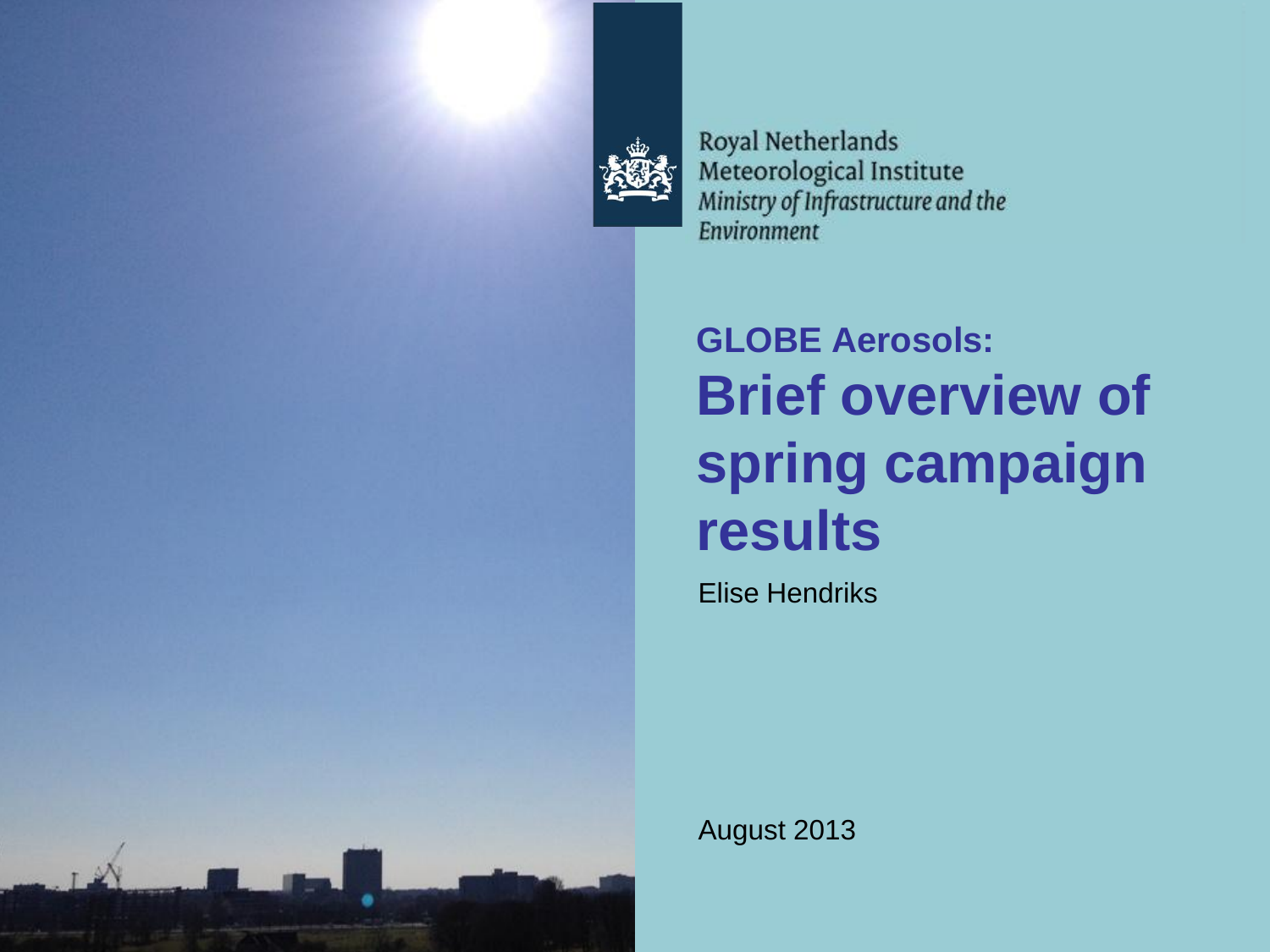

# **Spring campaign 2013**

### **Measurement period:**

*March 1 – May 31*

*April 9-12, Tallin, Estonia clear skies and still snow*





*March 4, first excellent weather circumstances for GLOBE Aerosols measurements in the Netherlands*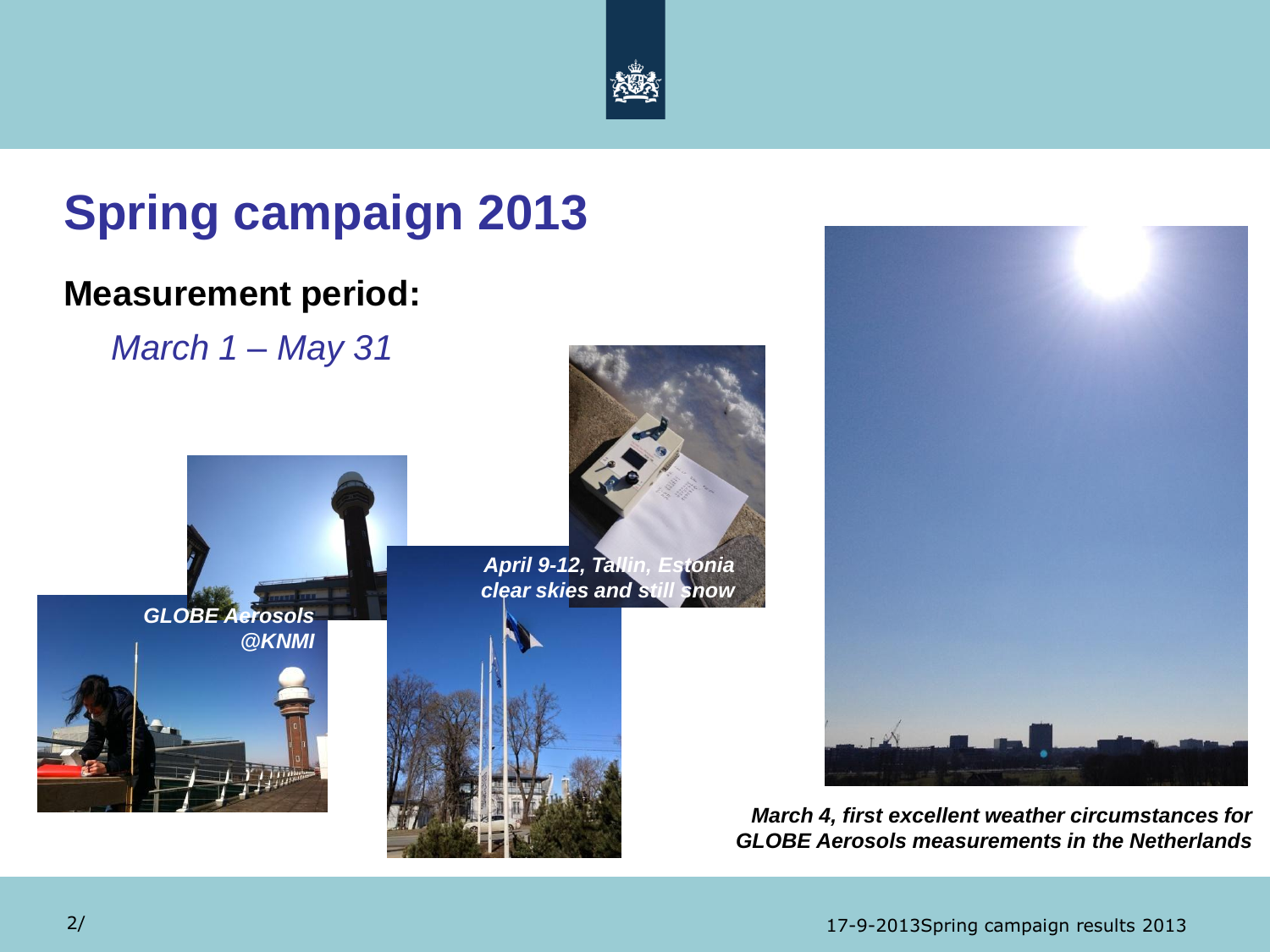

# **Spring campaign 2013**

# **Overview:**

- Total number of *69 AOT measurements*  by *6 schools* in *5 countries*
- First blue skies and AOT measurements<br>March 4-5 The Netherlands: *March 4-5*
- Lowest AOT in *March* and *end of April*

### **Aerosol Optical Thickness Spring 2013**

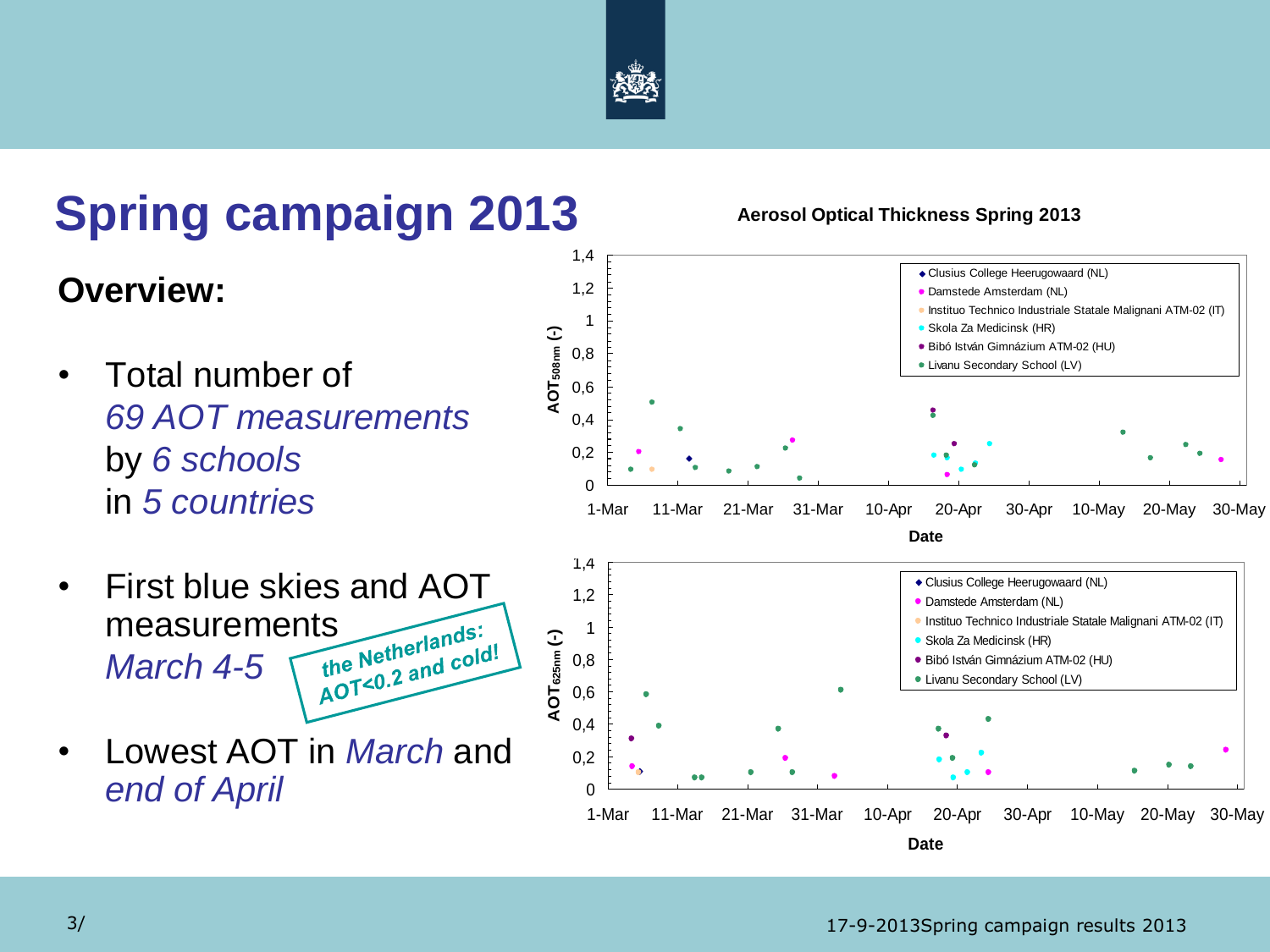

(morning)

# **Spring campaign 2013**

# **Satellite measurements** [MODIS](modis.gsfc.nasa.gov/‎) (NASA)

General features Europe:

- AOT highest near cities and industry
- decrease of AOT with latitude
- highest AOT in Po-Valley (Italy) and central to eastern Mediterrean

MODIS Aqua (afternoon)

relatively poor ventilation of air mass

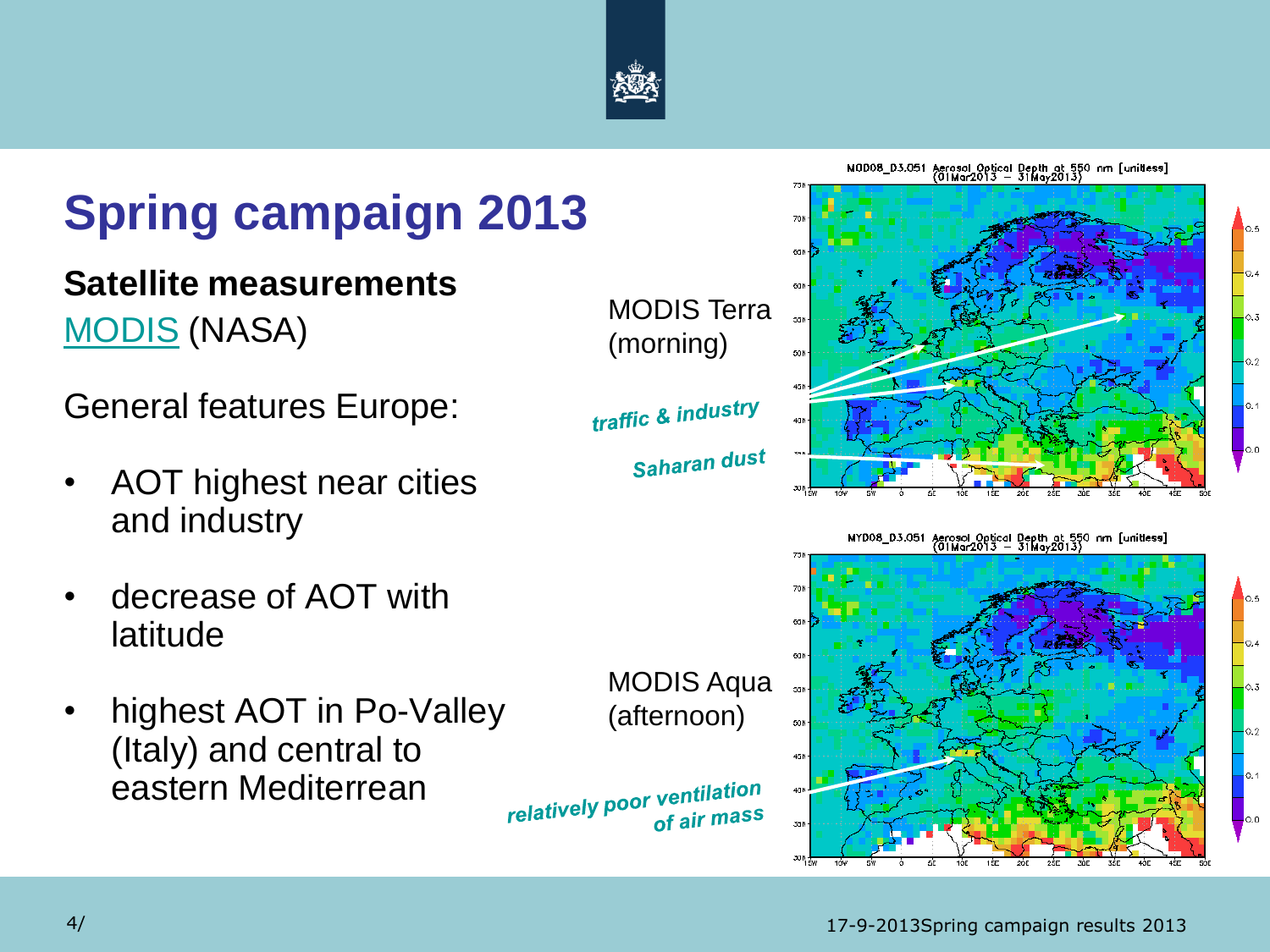

# **An example: AOT at KNMI in the Netherlands**

GLOBE and [AERONET](http://aeronet.gsfc.nasa.gov/) AOT observations at March 27 2013

*(AERONET is a world wide network of professional sun photometers)*







[BSRN](http://www.knmi.nl/bsrn/) direct and diffuse global radiation

*(BSRN is a world wide network of solar radiation measurement sites)*

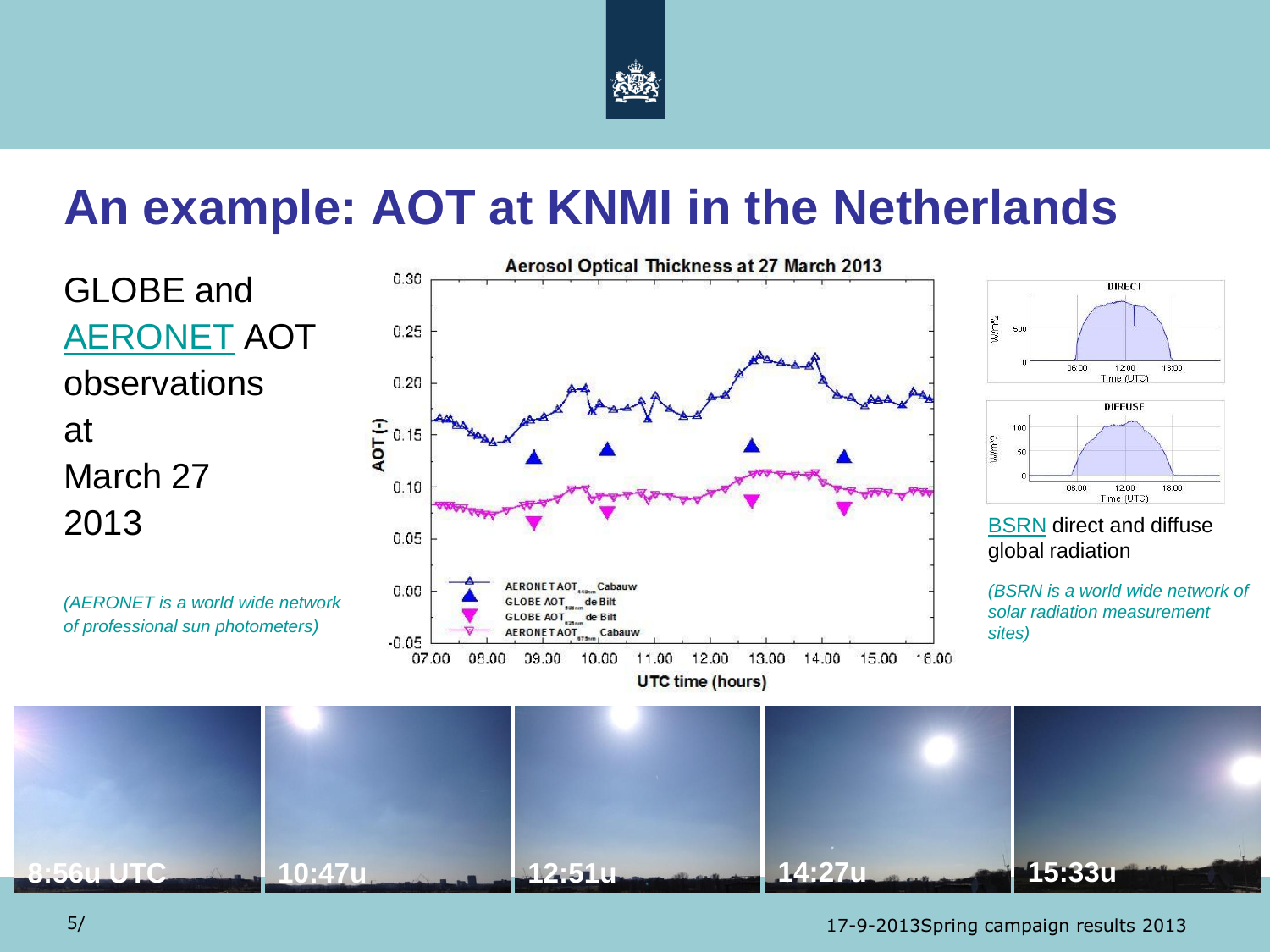

### **An example: AOT over Europe and the Netherlands** MYD08\_D3.051 Aerosol Optical Depth at 550 nm [unitless]<br>(27Mar2013)



6/ 17-9-2013Spring campaign results 2013

 $0.5$ 

 $0.4$ 

 $\Diamond$ , 3

 $0,2$ 

 $0.1$ 

 $0.0$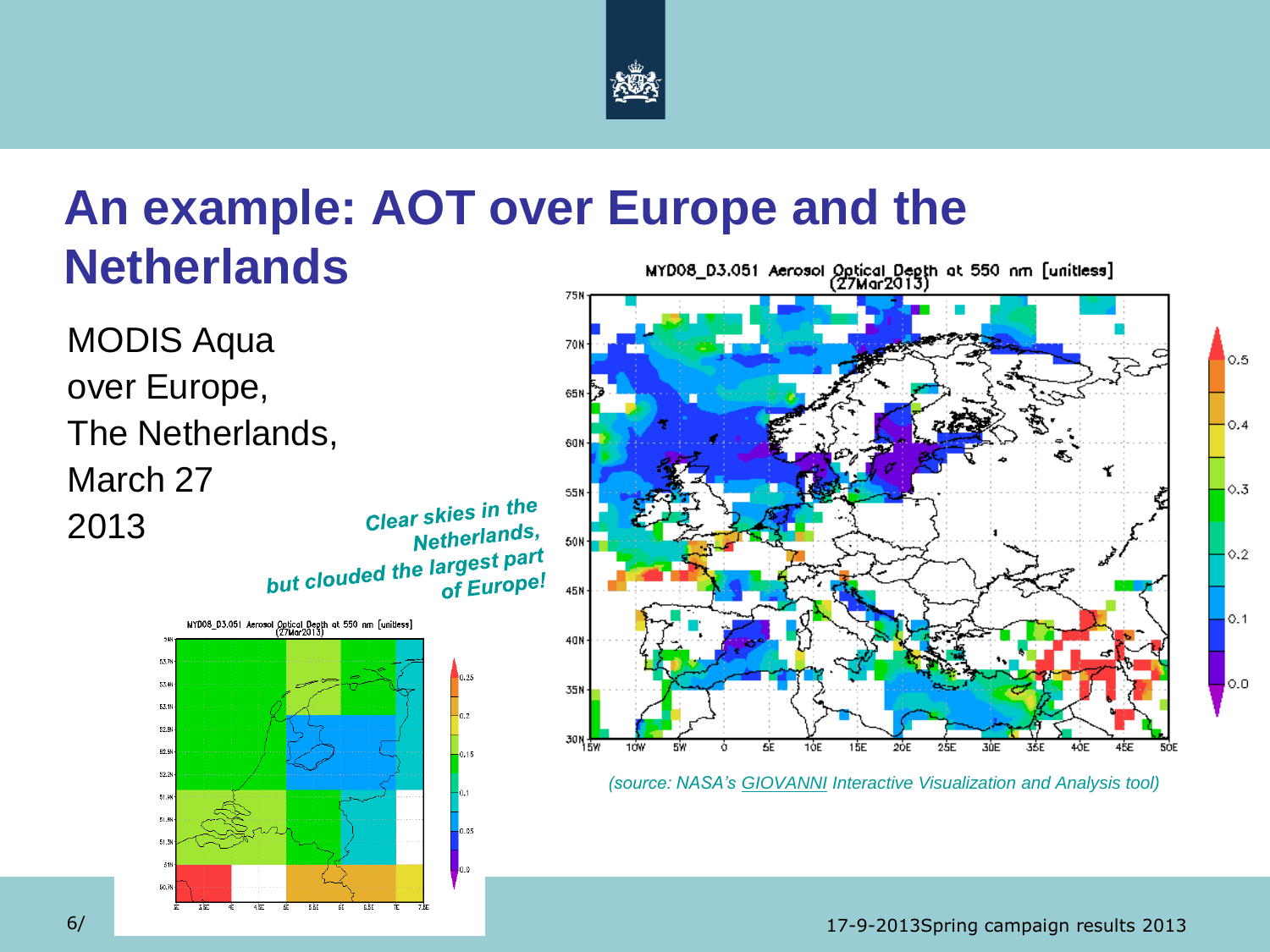# **Explore more observations ... where and how?**

# GLOBE schools, for example:

- Dutch, Latvian schools: *globe.gov* or *[www.knmi.nl/globe/](http://www.knmi.nl/globe/)*,
- French and Estonian schools through: *http://www.meteodesecoles.org/calisphair*

## Satellite data, for example:

• MODIS through NASA's online analysis tool GIOVANNI: *disc.sci.gsfc.nasa.gov/giovanni/*

## Other aerosol data networks, for example:

• AERONET data *[gcmd.nasa.gov/records/GCMD\\_AERONET\\_NASA.html](http://gcmd.nasa.gov/records/GCMD_AERONET_NASA.html)*

### Other:

• BSRN solar radiation data network: *<http://bsrn.awi.de/>*



**National Aeronautics** and Space Administration

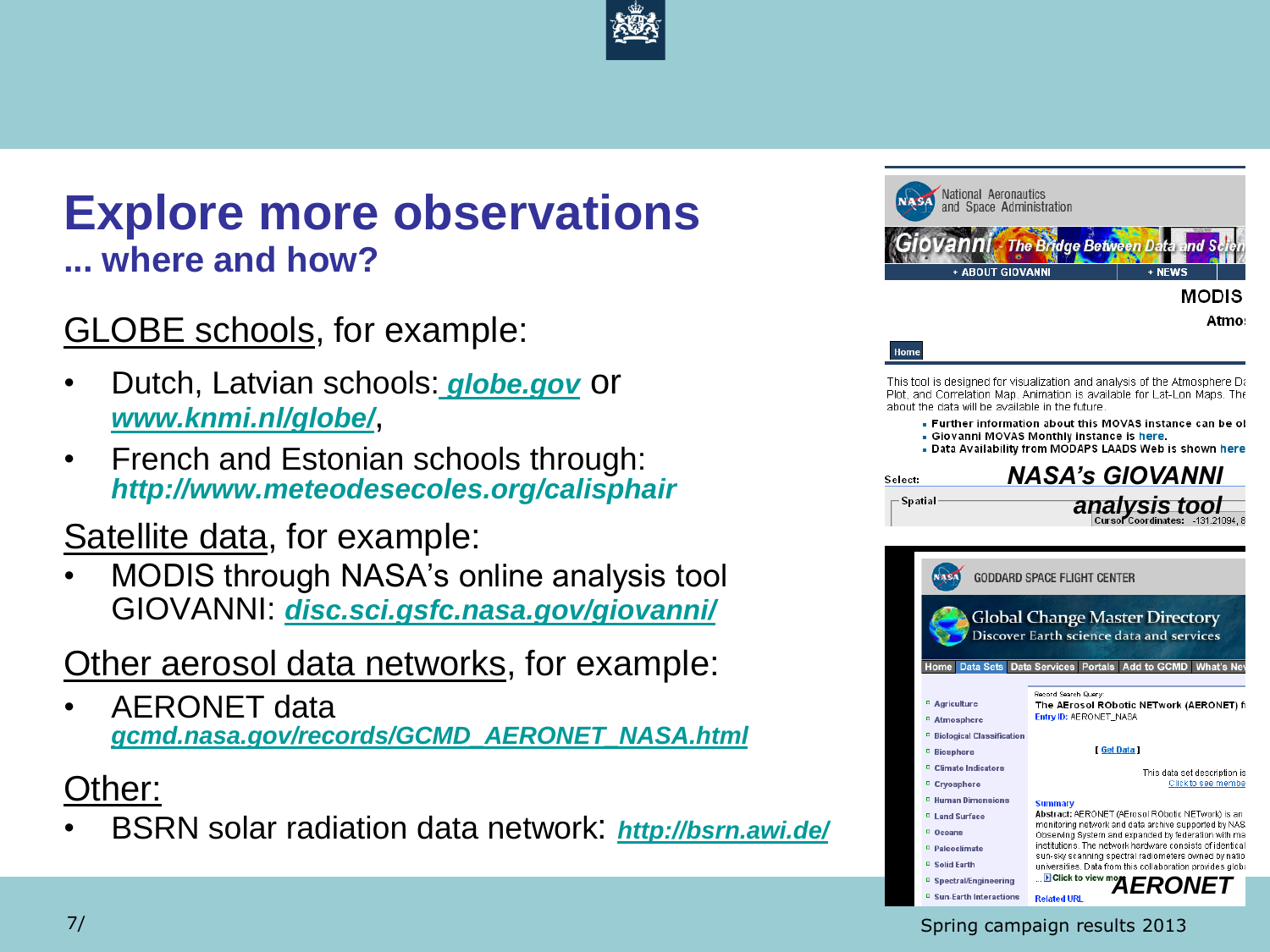**GLOBE Aerosols**

**Measurement campaigns up next..**

Europe & Eurasia

- GLOBE Aerosols in Europe & Eurasia
	- *fall measurement campaign 2013* **Sep 16 – Oct 14**
	- *spring measurement campaign 2014* March 3 – May 9<br>Visit http://www.globe.gov/web/europe-aerosols-campaign

the Netherlands

• GLOBE Aerosols in the Netherlands: [iSPEX-GLOBE](http://www.knmi.nl/globe/meetcampagne_ispex.html) campaign summer 2013<br> **Campaign Summer 2013**